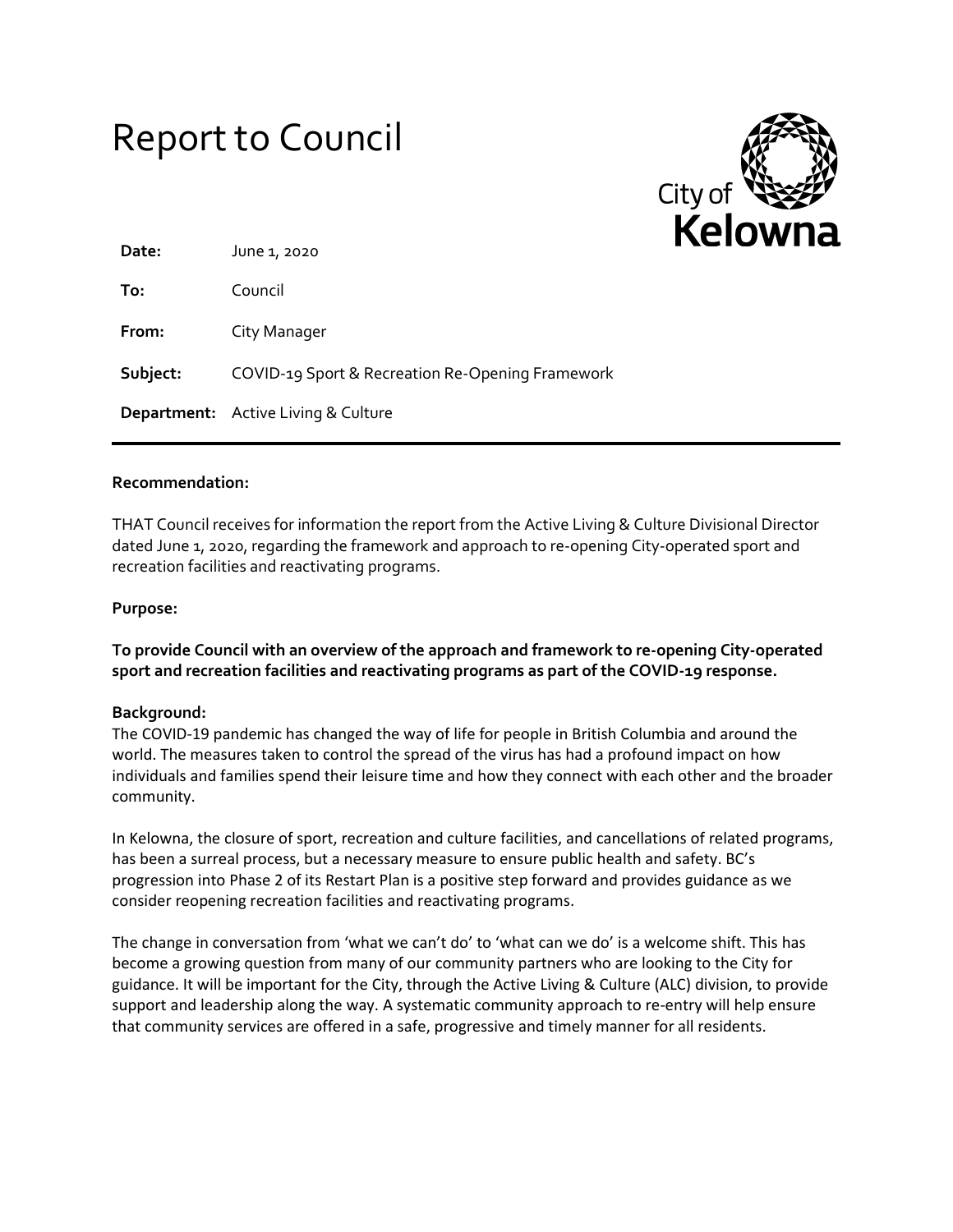# **Discussion:**

# Provincial Plan

There is an abundance of information available regarding COVID-19 and facility re-opening requirements and considerations including from WorkSafe BC, Health Authorities and various provincial agencies (i.e. Lifesaving Society – BC and Yukon Branch). Within the sport and recreation sector, re-start guidelines have been prepared and forwarded to the Provincial Government for approval. These include:

- **British Columbia Recreation and Parks Association** has developed guidelines for how public recreation and parks sector can operate safely during the pandemic. The guidelines are intended to provide a framework for local and regional governments as they develop their recreation facility and program reactivation plans. The guidelines recognize that each community has its own balance of risk, resources, capacity and public demand to weigh in deciding about their timeline and process for re-opening facilities and offering services. (Approved)
- **ViaSport** has developed sector return to sport guidelines that will support reactivation of the local sport system. Based on these guidelines, Provincial Sport Organizations (PSO) will be required to develop sport-specific return to sport guidelines/plans. The PSO approved guidelines will then be provided to Local Sport Organizations (LSO) to adopt and develop their own Return to Sport plans for local board approval. LSOs will be required to submit their plans to the City/Facility Operators for start-up consideration. (Approval pending)

Staff also remain connected with other Okanagan municipalities, School District 23 and Interior Health to discuss re-opening plans and ensure alignment where possible.

### Framework and Local Plan

The Progressive Planning Framework below is a layered plan that outlines progressive steps forward. The first layer is phases of the BC's "Next Steps" Plan; the second layer is a recreation levels system designed to enable fluid movement between levels (provided by BCRPA).

The BCRPA Guideline recognize that it is up to each local government to decide how to provide its services and operations as it scales from level to level. The pace of transition from level one to level four will be a gradual process based on risk potential, financial realities and public expectations. Conditions may arise that require movement forward and back between levels as recreation expands and contracts in response to many complex conditions in the pandemic period.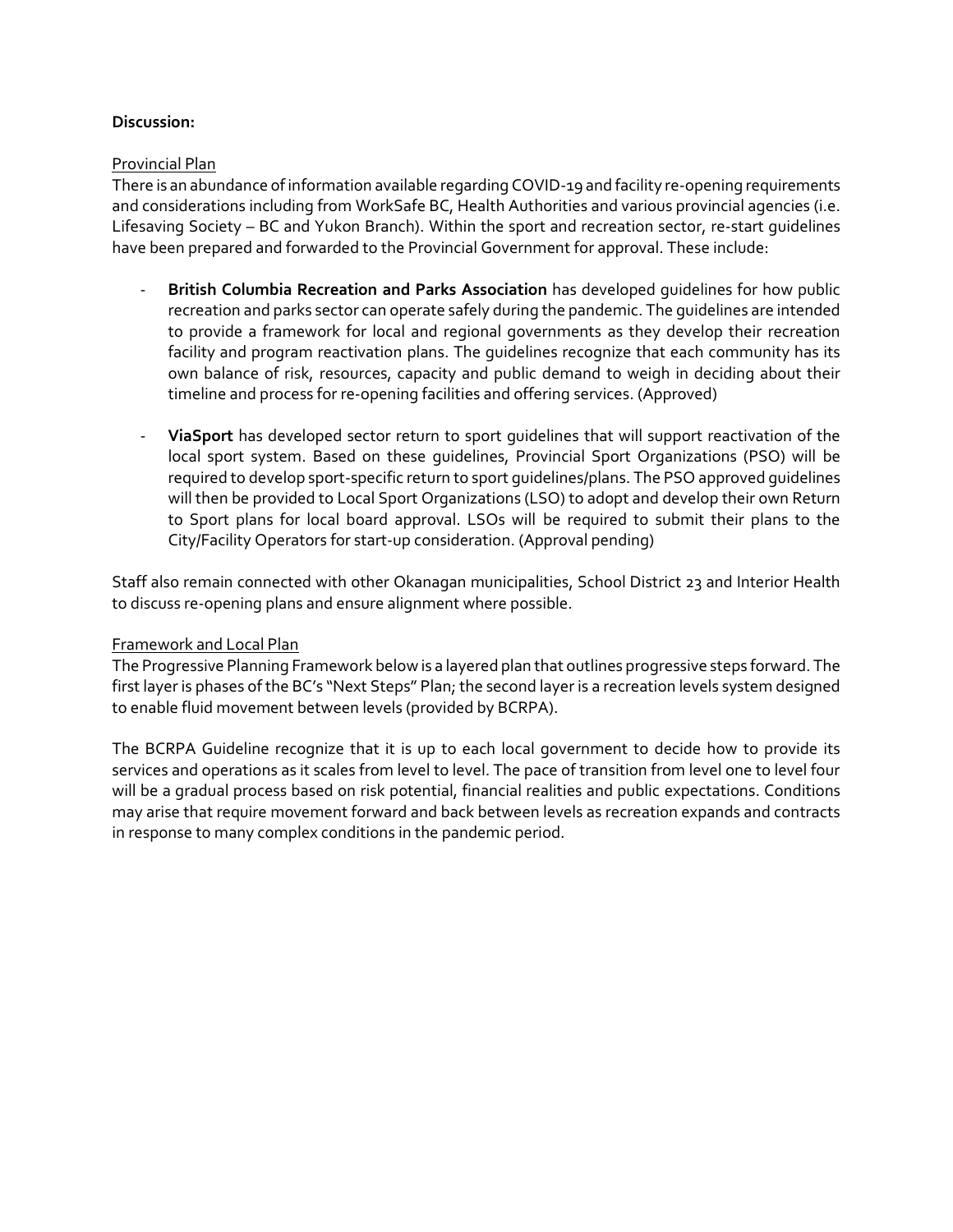#### PROGRESSIVE PLANNING FRAMEWORK



Based on the framework, the following general principles will guide our approach to reopening recreation facilities and reactivating programs:

- Focus on outdoor facilities before indoor facilities
- Focus on casual use before programmed use
- Focus on individual activities before group activities
- Focus on skill development before competition
- Focus on local community before neighbouring communities

# Outdoor and Indoor Facilities

As per the progressive intent of the framework, several outdoor spaces were opened in May including tennis and pickleball courts, BMX track, disc golf, beach volleyball and basketball courts. All have been opened for casual use only. As planning continues several additional outdoor and indoor facilities have been tentatively targeted for late June or July openings. It is expected that all of these facilities will have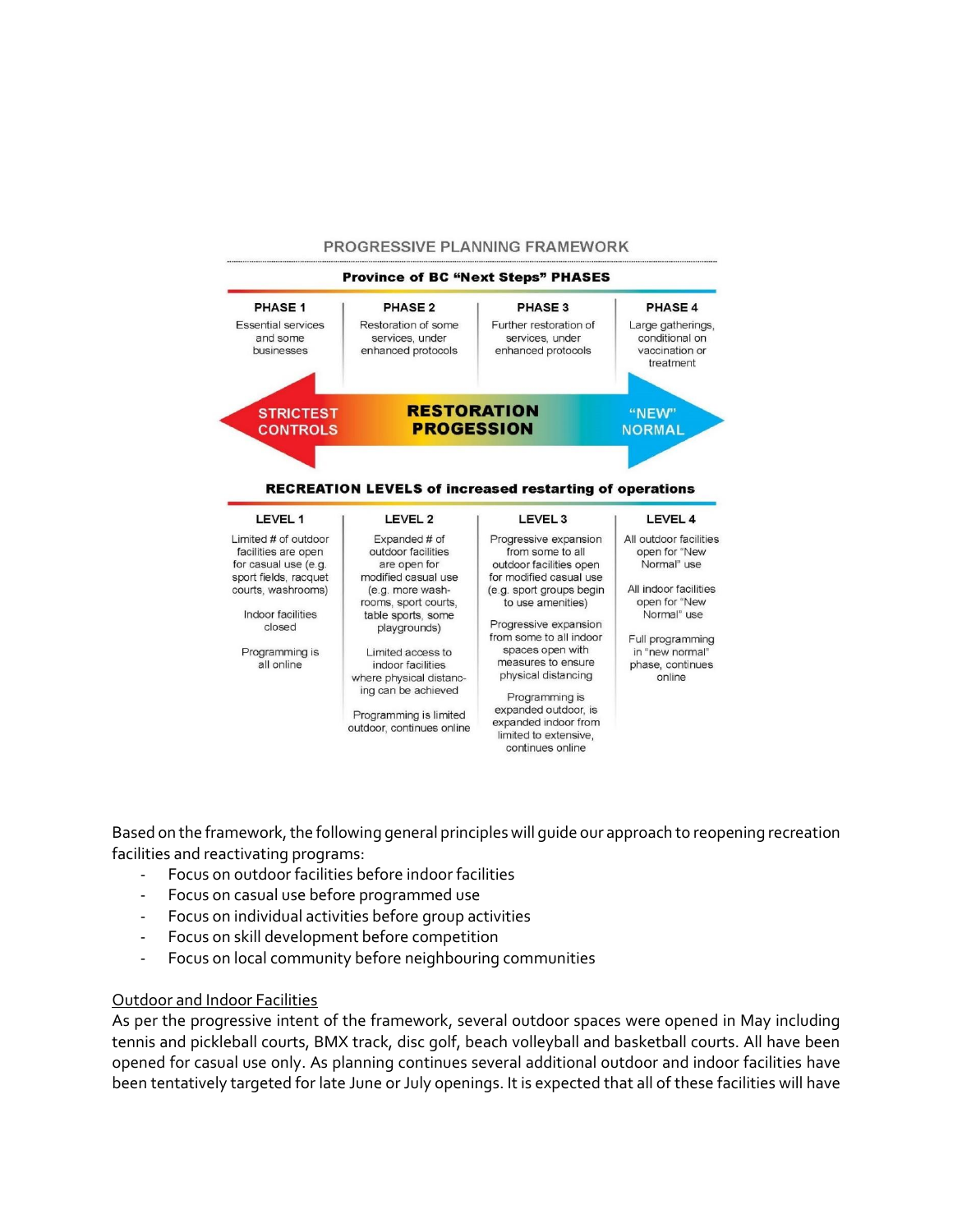a modified delivery approach and some will have areas within the facility that will be phased in at a later date.

The initial indoor facilities being considered offer larger open spaces that support physical distancing requirements and provide the flexibility to support community groups with approved return to activity plans. Staff are currently completing facility audits to determine requirements and modifications necessary to reopen as well as timelines for facility readiness. It is expected some facilities will take longer to prepare than others.

Several facilities and spaces are user group based (i.e. arenas, activity centres). A key component of the facility audit will include a user group readiness assessment. These assessments will become an important consideration for our facility reopening plans. Also, local organizations will be responsible to develop return to activity/sport plans based on the approved provincial guidelines.

| <b>Outdoor Space</b>                              | Consideration                                     |
|---------------------------------------------------|---------------------------------------------------|
| Water and splash parks $(3)$                      | Possible phased approach considering casual use   |
|                                                   | parameters.                                       |
| Recreation Parks - Mission Softball Complex, Elks | Local sport organization readiness with return to |
| Stadium and sportsfields                          | activity plans.                                   |

Next phase of facilities under review include:

| <b>Indoor Space</b>                               | Consideration                                     |
|---------------------------------------------------|---------------------------------------------------|
| <b>Parkinson Recreation Centre</b>                | Phased approach - initial focus on weightroom     |
|                                                   | and limited indoor program space. Aquatics to be  |
|                                                   | determined.                                       |
| <b>Rutland Arena</b>                              | Possible phased approach based on resources and   |
|                                                   | demand. Local sport organization readiness with   |
|                                                   | return to activity plans.                         |
| Activity Centres - Parkinson, Rutland and Mission | Possible phased approach of facilities and/or     |
|                                                   | space within each facility. Rentals/community use |
|                                                   | would require return to activity plan.            |
| Community<br>Kinsmen<br>Space<br>Program          | Possible phased approach of facilities and/or     |
| Fieldhouse and Kinsmen Media Centre               | space within each facility. Rentals/community use |
|                                                   | would require return to activity plan.            |

There are several City-owned facilities operated by a third party including the H2O Adventure and Fitness Centre, Capital News Centre, Okanagan Gymnastic Centre, Kelowna Curling Club and Kelowna Badminton Club. Staff have been in contact with facility operators throughout the closure period and will continue to work with them as they develop their reopening plans. It is important to note that timelines for reopening may vary.

# Programs and Events

Re-start Guidelines have been developed to welcome participants back to recreation programs in a safe and gradual manner. Wherever possible, programs and activities will be held outdoors. Following the reopening of some facilities, programs will begin to be held indoors with modifications:

 Promote physical distancing through small class sizes, individually focused activities (versus partners) and utilizing large spaces for programs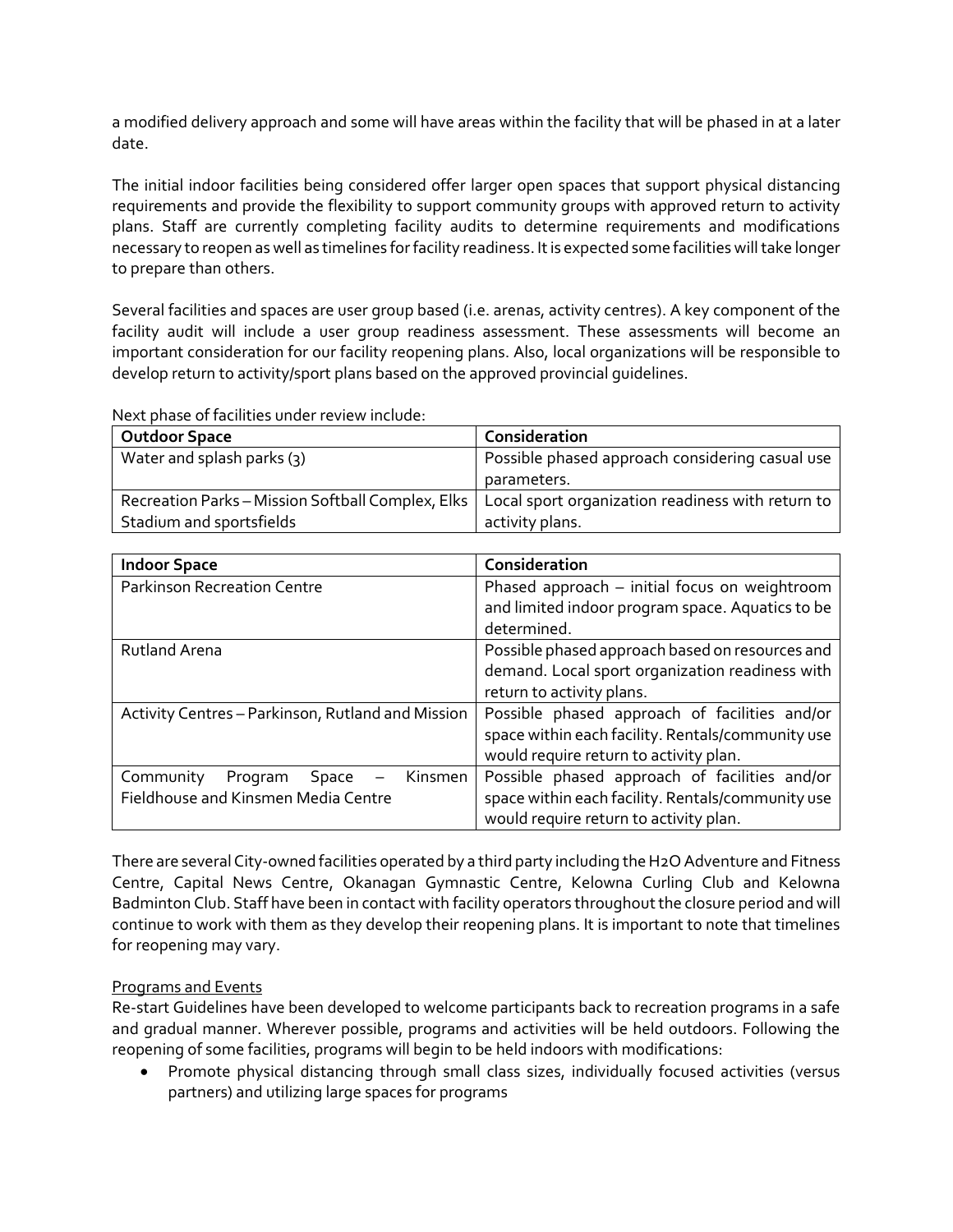- Promote hand hygiene through frequent hand washing and cleaning high touch areas
- Ensuring staff and participants do not attend programs if they're sick
- Increasing cleanliness by not sharing equipment and providing adequate time and resources to effectively clean between classes

At this point, summer program registration will open by mid-June for programs running in July and August. The Summer Activity & Program Guide will be delivered to the community in an online format only which allows ongoing flexibility in displaying the modified programs being offered as we move through the phases of reactivation. As COVID-19 is unpredictable, we need to adapt as well to be able to add, change or cancel programs as the pandemic and associated measures evolve.

All large outdoor events have been cancelled to the end of August; however, smaller scale events (fewer than 50 people) might still be held with modifications that align with the Provincial Health Office. Details around the event permitting process during COVID 19 are currently being finalized.

# Health & Safety Considerations

As the City continues to re-open facilities and re-activate programs, there will need to be changes in how these are delivered. Appropriate protective measures will be put in place to ensure a safe environment exists for both staff and public. These measures include:

- Heightened cleaning and disinfection
- Modifications of facilities to include protective plexiglass barriers for front counters where appropriate
- Ensuring physical distancing is maintained where possible through program modifications and queuing strategies
- Directing anyone experiencing symptoms to stay home
- Promoting high levels of handwashing and personal hygiene as a key preventative measure
- Providing public education on maintaining physical distance at indoor and outdoor spaces
- Ensuring clear return to activity guidelines are in place for groups

These and other considerations will direct planning as staff continue to move forward with reopening facilities and reactivating programs.

# **Conclusion:**

Kelowna, by nature, is an active community. In the 2018 Citizens Survey, Kelowna residents ranked "good recreational facilities, opportunities and activities" as one of the top three qualities that make a city a good place to live. While the cancellation of many sport, culture and recreation offerings has been necessary for the collective health of our citizens, we also know it has been incredibly challenging for our community. Recreational and cultural opportunities provide benefits, reaching far beyond just physical well-being to include social, intellectual, and emotional benefits. While we are eager to reintroduce programs and facilities, it must be done with the safety of both residents and staff as the highest priority.

Staff will continue to work with key stakeholders to advance through the planning framework in a thoughtful progressive manner to reopen facilities and reactivate programs.